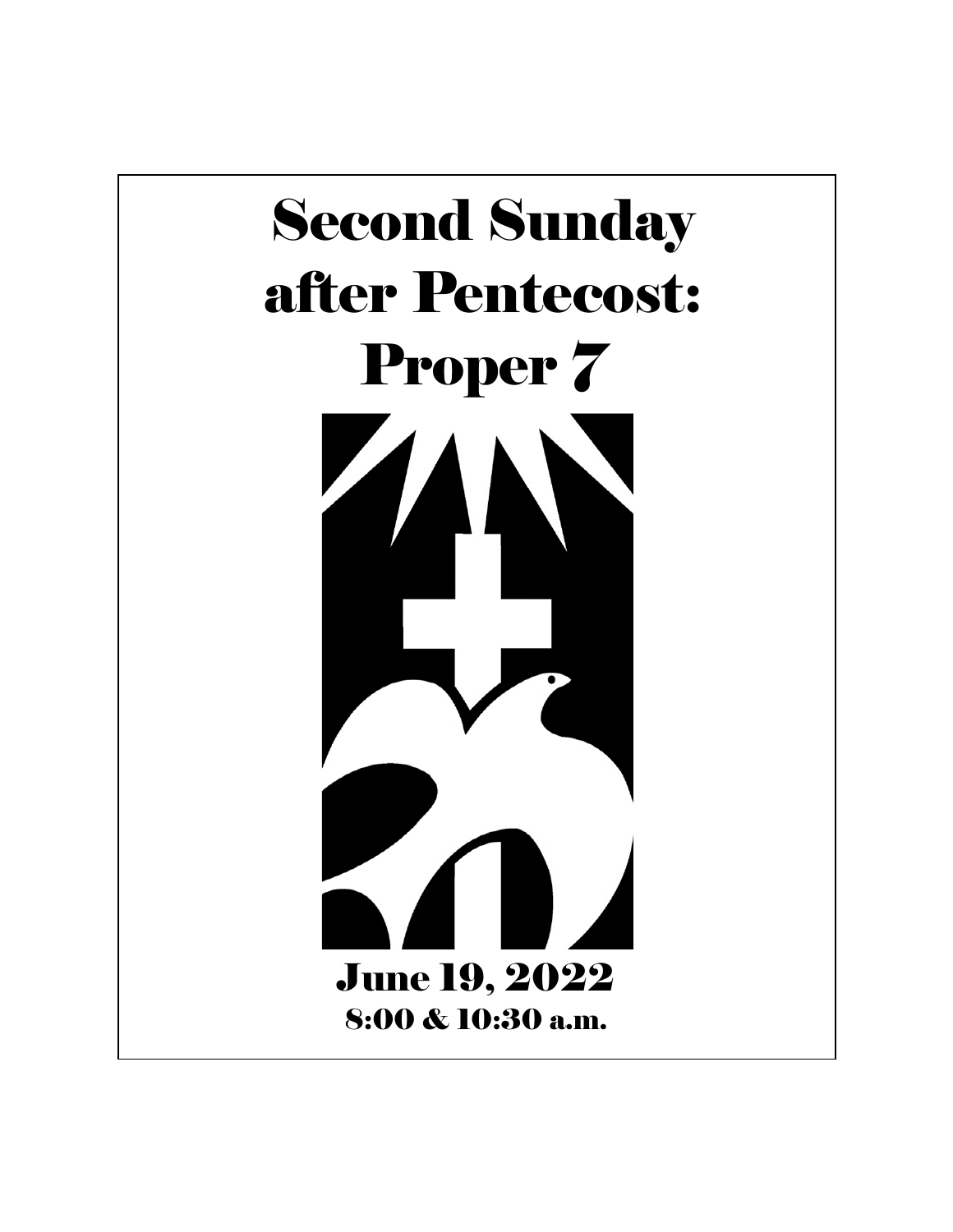Prelude "This Is My Father's World"  *Words & Music: Franklin L. Shappard; arr. Carol Foss © 1992 Lillenas Publishing Company. Performed with permission under CCLI #20816976. All rights reserved.*

Entrance 388 "O worship the King, all glorious above!"

O worship the King, all glorious above! O gratefully sing his power and his love! Our shield and defender, the Ancient of Days, pavilioned in splendor, and girded with praise.

O tell of his might! O sing of his grace! Whose robe is the light, whose canopy space. His chariots of wrath the deep thunderclouds form, and dark is his path on the wings of the storm.

The earth, with its store of wonders untold, Almighty, thy power hath founded of old, hath stablished it fast by a changeless decree, and round it hath cast, like a mantle, the sea.

Thy bountiful care, what tongue can recite? It breathes in the air; it shines in the light; it streams from the hills, it descends to the plain, and sweetly distills in the dew and the rain.

Frail children of dust, and feeble as frail, in thee do we trust, nor find thee to fail; thy mercies, how tender! how firm to the end! Our Maker, Defender, Redeemer, and Friend!

*Words: Robert Grant; Music: att. William Croft. This selection is in the public domain.*

*The complete text begins on page 355 of The Book of Common Prayer.*

*Priest* Blessed be God: Father, Son and Holy Spirit. *People* And blessed be his kingdom, now and for ever. Amen.

Collect for Purity

Almighty God, to you all hearts are open, all desires known, and from you no secrets are hid: Cleanse the thoughts of our hearts by the inspiration of your Holy Spirit, that we may perfectly love you, and worthily magnify your holy Name; through Christ our Lord. Amen.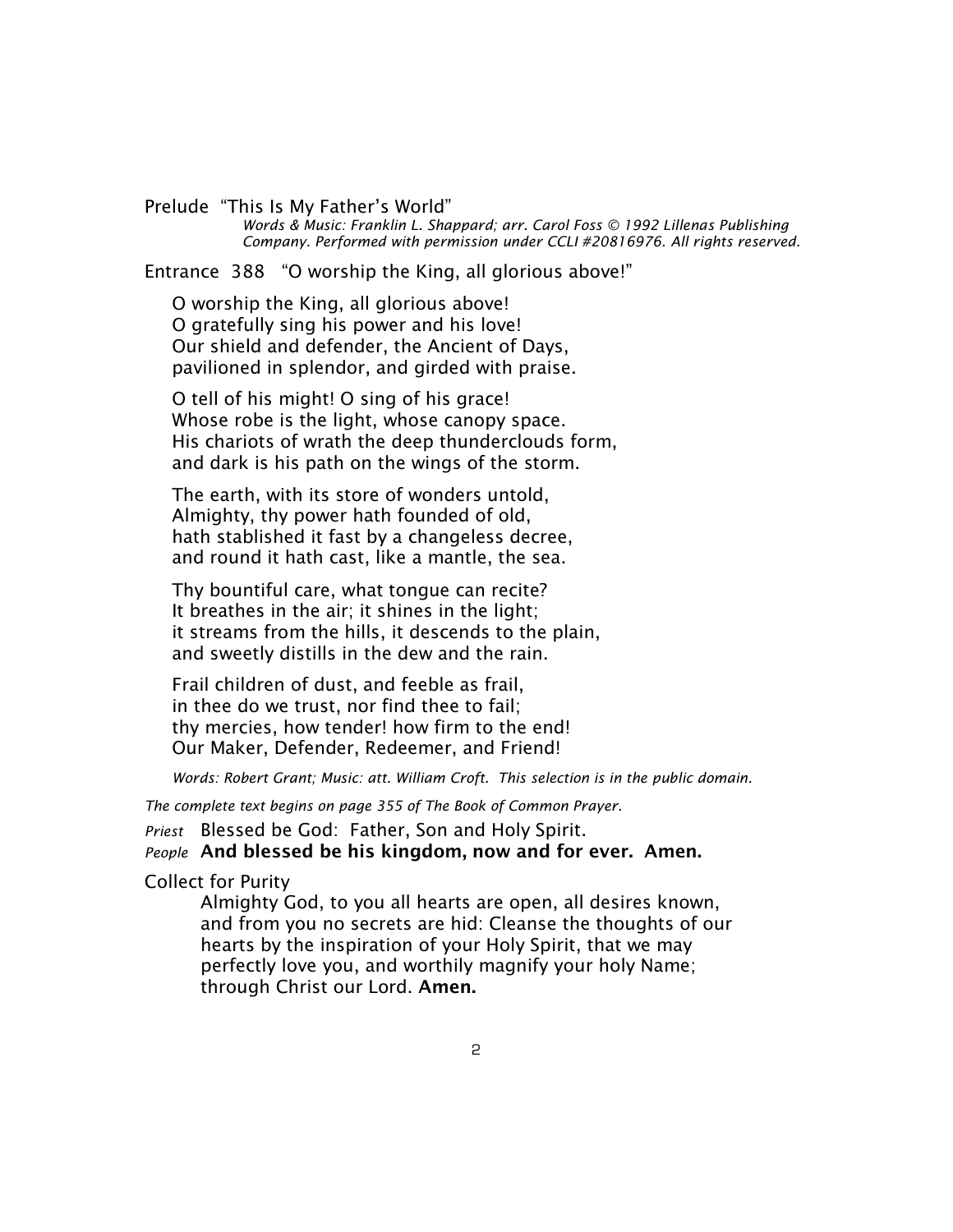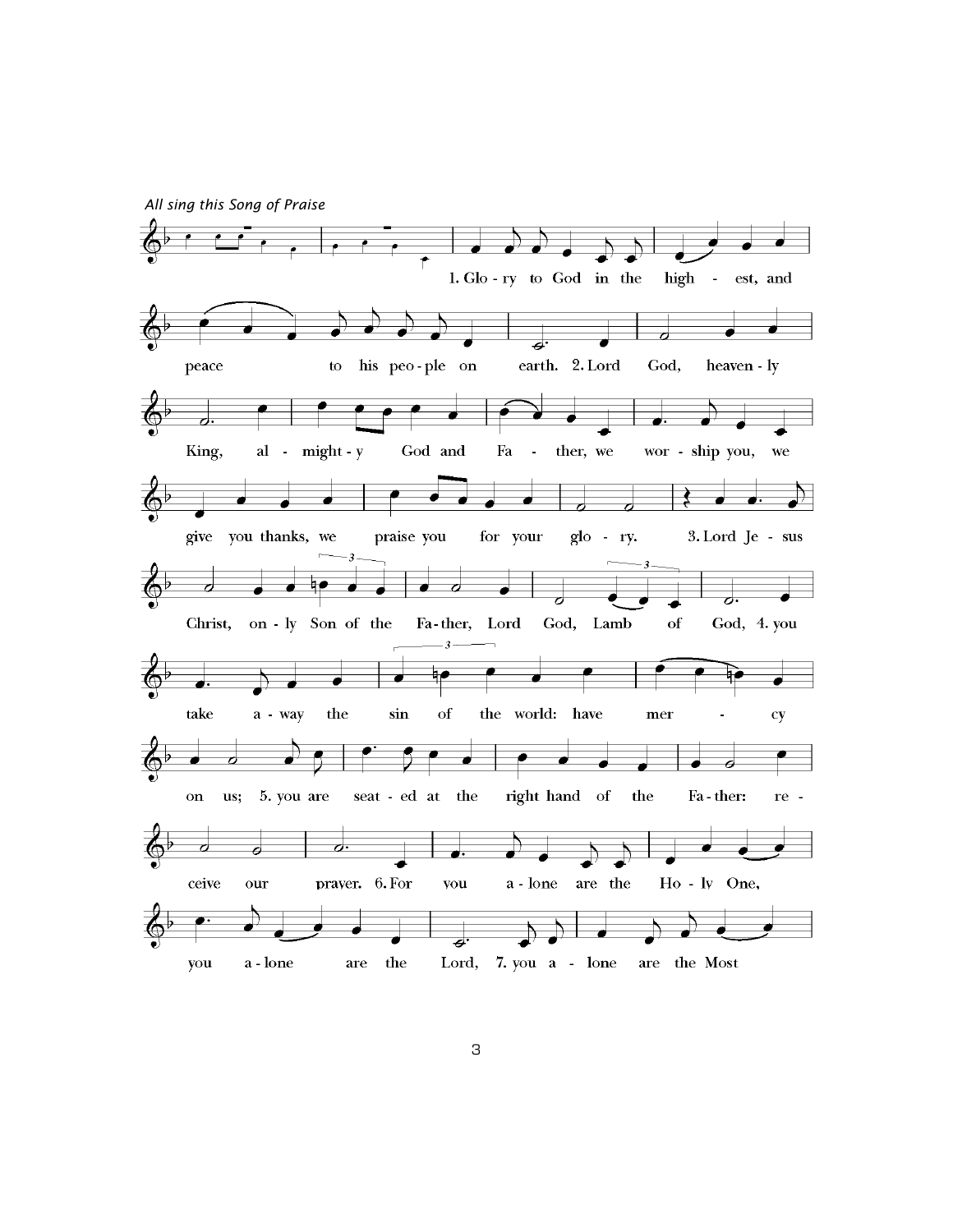

# The Collect of the Day

*Priest* The Lord be with you.

### *People* And also with you.

*Priest* O Lord, make us have perpetual love and reverence for your holy Name, for you never fail to help and govern those whom you have set upon the sure foundation of your loving-kindness; through Jesus Christ our Lord, who lives and reigns with you and the Holy Spirit, one God, for ever and ever. Amen.

#### The Lessons

1 Kings 19:1-4[5-7]8-15a

<sup>1</sup>Ahab told Jezebel all that Elijah had done, and how he had killed all the prophets with the sword. <sup>2</sup>Then Jezebel sent a messenger to Elijah, saying, "So may the gods do to me, and more also, if I do not make your life like the life of one of them by this time tomorrow." <sup>3</sup>Then he was afraid; he got up and fled for his life, and came to Beer-sheba, which belongs to Judah; he left his servant there. 4But he himself went a day's journey into the wilderness, and came and sat down under a solitary broom tree. He asked that he might die: "It is enough; now, O Lord, take away my life, for I am no better than my ancestors." [5Then he lay down under the broom tree and fell asleep. Suddenly an angel touched him and said to him, "Get up and eat." <sup>6</sup>He looked, and there at his head was a cake baked on hot stones, and a jar of water. He ate and drank, and lay down again. <sup>7</sup>The angel of the Lord came a second time, touched him, and said, "Get up and eat, otherwise the journey will be too much for you."  $\mathbb{I}^8$ He got up, and ate and drank; then he went in the strength of that food forty days and forty nights to Horeb the mount of God. <sup>9</sup>At that place he came to a cave, and spent the night there. Then the word of the Lord came to him, saying, "What are you doing here, Elijah?" <sup>10</sup>He answered, "I have been very zealous for the Lord, the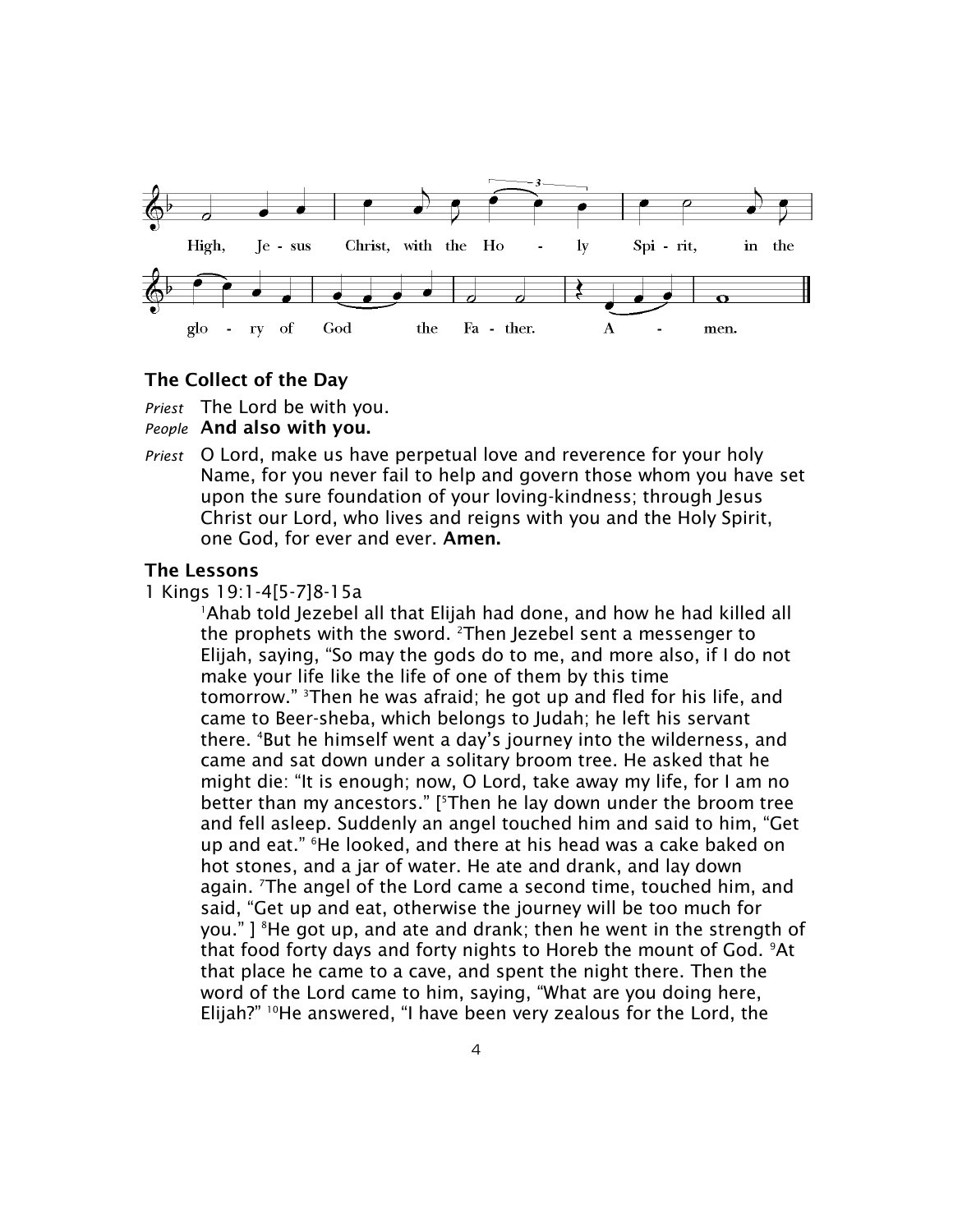God of hosts; for the Israelites have forsaken your covenant, thrown down your altars, and killed your prophets with the sword. I alone am left, and they are seeking my life, to take it away." <sup>11</sup>He said, "Go out and stand on the mountain before the Lord, for the Lord is about to pass by." Now there was a great wind, so strong that it was splitting mountains and breaking rocks in pieces before the Lord, but the Lord was not in the wind; and after the wind an earthquake, but the Lord was not in the earthquake;  $12$  and after the earthquake a fire, but the Lord was not in the fire; and after the fire a sound of sheer silence. <sup>13</sup>When Elijah heard it, he wrapped his face in his mantle and went out and stood at the entrance of the cave. Then there came a voice to him that said, "What are you doing here, Elijah?" <sup>14</sup>He answered, "I have been very zealous for the Lord, the God of hosts; for the Israelites have forsaken your covenant, thrown down your altars, and killed your prophets with the sword. I alone am left, and they are seeking my life, to take it away." 15aThen the Lord said to him, "Go, return on your way to the wilderness of Damascus."

*Lector* Hear what the Spirit is saying to God's people. *People* Thanks be to God.



From A HymnTune Psalter, Revised Common Lectionary Edition © 2007 by Carl P. Daw, Jr. and Kevin R. Hackett. Church Publishing Incorporated. All rights reserved. Used by permission.

<sup>1</sup>Give judgment for me, O God, and defend my cause against an ungodly people; \* deliver me from the deceitful and the wicked. <sup>2</sup>For you are the God of my strength; why have you put me from you? \* and why do I go so heavily while the enemy oppresses me? **Refrain**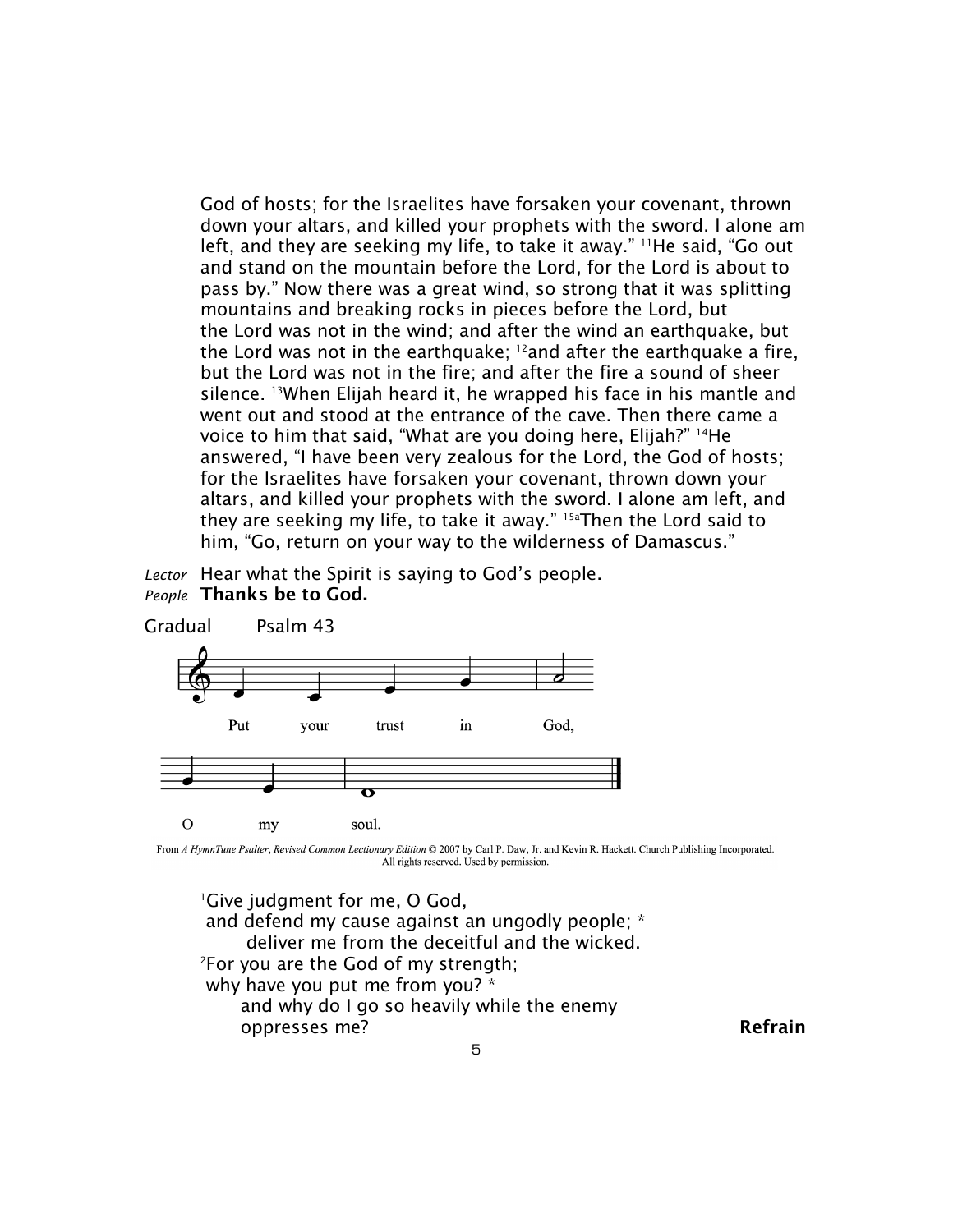<sup>3</sup>Send out your light and your truth, that they may lead me. \* and bring me to your holy hill and to your dwelling; <sup>4</sup>That I may go to the altar of God, to the God of my joy and gladness; \* and on the harp I will give thanks to you, O God my God. **Refrain** <sup>5</sup>Why are you so full of heaviness, O my soul? \* and why are you so disquieted within me? <sup>6</sup>Put your trust in God; \* for I will yet give thanks to him, who is the help of my countenance, and my  $God.$  Refrain

### Galatians 3:23-29

 $23$ Now before faith came, we were imprisoned and guarded under the law until faith would be revealed. <sup>24</sup>Therefore the law was our disciplinarian until Christ came, so that we might be justified by faith. <sup>25</sup>But now that faith has come, we are no longer subject to a disciplinarian,  $^{26}$  for in Christ Jesus you are all children of God through faith. <sup>27</sup>As many of you as were baptized into Christ have clothed yourselves with Christ. <sup>28</sup>There is no longer Jew or Greek, there is no longer slave or free, there is no longer male and female; for all of you are one in Christ Jesus. <sup>29</sup>And if you belong to Christ, then you are Abraham's offspring, heirs according to the promise.

*Lector* Hear what the Spirit is saying to God's people. *People* Thanks be to God.

Sequence 529 "In Christ there is no East or West"

In Christ there is no East or West, in him no South or North, but one great fellowship of love throughout the whole wide earth.

Join hands, disciples of the faith, whate'er your race may be! Who serves my Father as his child is surely kin to me.

In Christ now meet both East and West, in him meet South and North, all Christly souls are one in him, throughout the whole wide earth.

*Words: adapt. John Oxenham; Music: adapt. Harry T. Burleigh. © OCP. Permission to reprint, podcast, and/or stream this music obtained from ONE LICENSE with license #723843-A. All rights reserved.*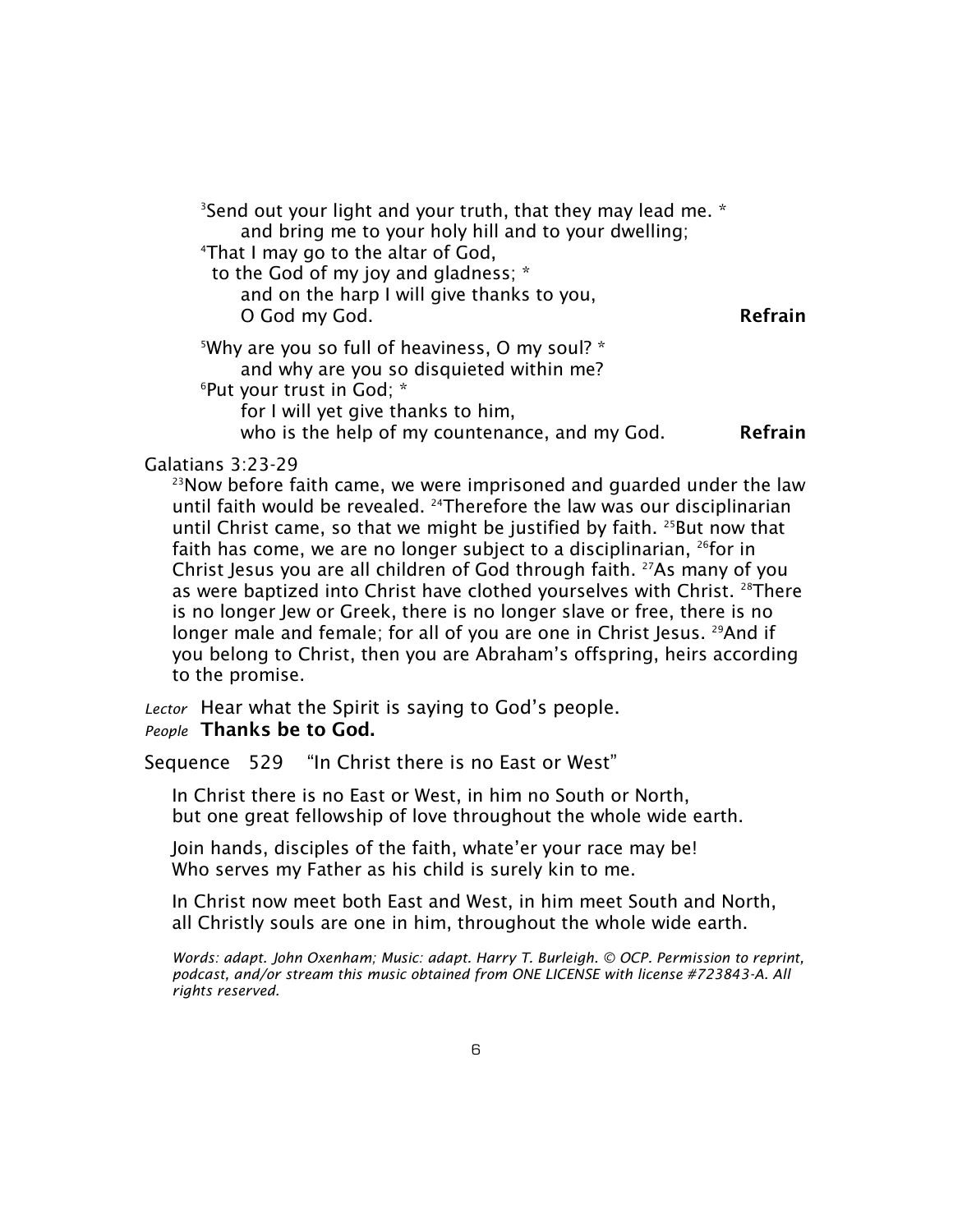*Priest* The holy Gospel of our Lord Jesus Christ according to John. *People* Glory to you, Lord Christ.

### Luke 8:26-39

<sup>26</sup>[Jesus and his disciples] arrived at the country of the Gerasenes, which is opposite Galilee.<sup>27</sup>As he stepped out on land, a man of the city who had demons met him. For a long time he had worn no clothes, and he did not live in a house but in the tombs. <sup>28</sup>When he saw Jesus, he fell down before him and shouted at the top of his voice, "What have you to do with me, Jesus, Son of the Most High God? I beg you, do not torment me $\frac{m}{2}$ for Jesus had commanded the unclean spirit to come out of the man. (For many times it had seized him; he was kept under guard and bound with chains and shackles, but he would break the bonds and be driven by the demon into the wilds.) <sup>30</sup>Jesus then asked him, "What is your name?" He said, "Legion"; for many demons had entered him. <sup>31</sup>They begged him not to order them to go back into the abyss. <sup>32</sup>Now there on the hillside a large herd of swine was feeding; and the demons begged Jesus to let them enter these. So he gave them permission.  $33$ Then the demons came out of the man and entered the swine, and the herd rushed down the steep bank into the lake and was drowned. <sup>34</sup>When the swineherds saw what had happened, they ran off and told it in the city and in the country. <sup>35</sup>Then people came out to see what had happened, and when they came to Jesus, they found the man from whom the demons had gone sitting at the feet of Jesus, clothed and in his right mind. And they were afraid.  $36$ Those who had seen it told them how the one who had been possessed by demons had been healed. <sup>37</sup>Then all the people of the surrounding country of the Gerasenes asked Jesus to leave them; for they were seized with great fear. So he got into the boat and returned. <sup>38</sup>The man from whom the demons had gone begged that he might be with him; but Jesus sent him away, saying, <sup>39"</sup>Return to your home, and declare how much God has done for you." So he went away, proclaiming throughout the city how much Jesus had done for him.

*Priest* The Gospel of the Lord.

*People* Praise to you, Lord Christ.

The Sermon Very Rev. William J. McClure, Jr.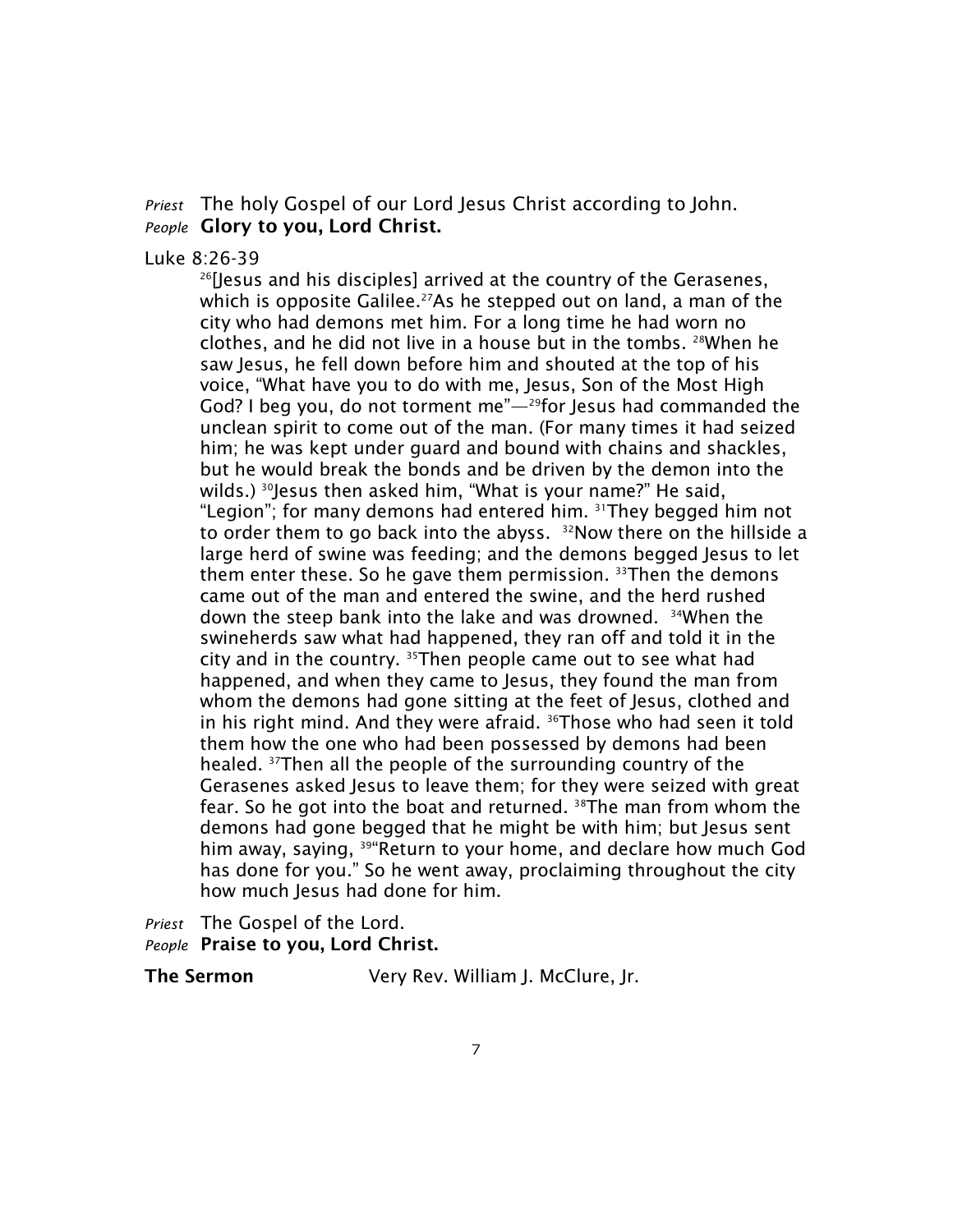### Scripture Reflection

The passage from 1 Kings tells us something about the fundamental nature of God: God meets us where we are in our moments of dire need. But this is a relationship of mutuality, as well. Elijah has been delivered from his fear, despair, and helplessness, but what is offered by God is not simply given. Elijah must still discern that God is found in the simple silence, the antithesis of the power shown in the wind, the earthquake, and the fire. It is easy to hear this passage for the miracle that it is, but the profound truth is that what God invited Elijah into was a deeper relationship. Now he experiences God in a much more intimate way. God offers this deeper relationship that is more than just restoring Elijah physically or even emotionally—it is personal transformation.

The psalm invites us to see hope and restoration by trusting in God that the very acts of worship and giving thanks to God will result in that restoration. When there are times when that seems to be too much and the heaviness of the soul seems too great a weight to bear, we can take heart that the strength of God that we experience is through relationship. God dwells in that space of darkness too and will be present with us even when all hope seems lost. From that place, we can worship God through our longing and experience that strength and renewal.

Paul's letter to the Galatians is a powerful message to Gentile Christians that adherence to the law is not a requirement for faith in Christ. All are one in Christ, all are equal in Christ, and all of the ways that we differentiate ourselves from others are meaningless in Christ. In all, this passage points to the future that we hope for in Christ and it helps to guide us towards how we can live into that future now through our own actions, both individually and communally.

If we set aside our own notions of what a demon is and focus on the man himself, we see someone who is cut off from his family and community and who lives out his existence in horrendous conditions. While we may not use the term demon in the same way, we still have individuals who live like this today. Jesus not only heals this man physically and spiritually, but also teaches him and sends him back to his family to proclaim the message of the gospel! This provides tremendous hope for us on what a deeper relationship with Jesus means, but it is also a look at what the forthcoming kingdom of God will look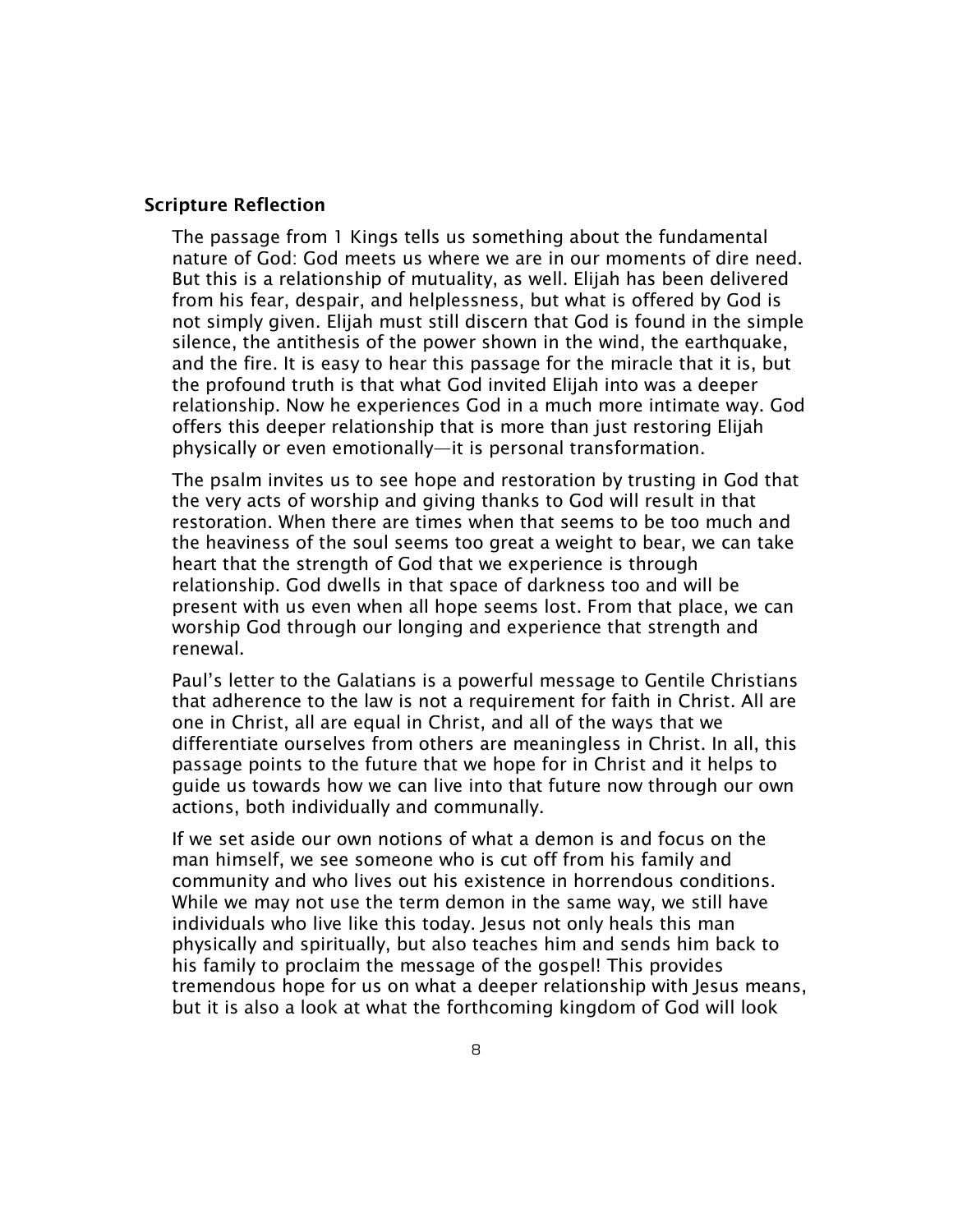like where the evil that crushes us physically and spiritually is defeated by the love and power of God and where our broken relationships are healed and restored.

*-- From a Bible study by Patrick Burke*

### The Nicene Creed

We believe in one God, the Father, the Almighty, maker of heaven and earth, of all that is, seen and unseen. We believe in one Lord, Jesus Christ, the only Son of God, eternally begotten of the Father, God from God, Light from Light, true God from true God, begotten, not made, of one Being with the Father. Through him all things were made. For us and for our salvation he came down from heaven: by the power of the Holy Spirit he became incarnate from the Virgin Mary, and was made man. For our sake he was crucified under Pontius Pilate; he suffered death and was buried. On the third day he rose again in accordance with the Scriptures; he ascended into heaven and is seated at the right hand of the Father. He will come again in glory to judge the living and the dead, and his kingdom will have no end. We believe in the Holy Spirit, the Lord, the giver of life, who proceeds from the Father and the Son. With the Father and the Son he is worshiped and glorified. He has spoken through the Prophets. We believe in one holy catholic and apostolic Church. We acknowledge one baptism for the forgiveness of sins. We look for the resurrection of the dead, and the life of the world to come. Amen.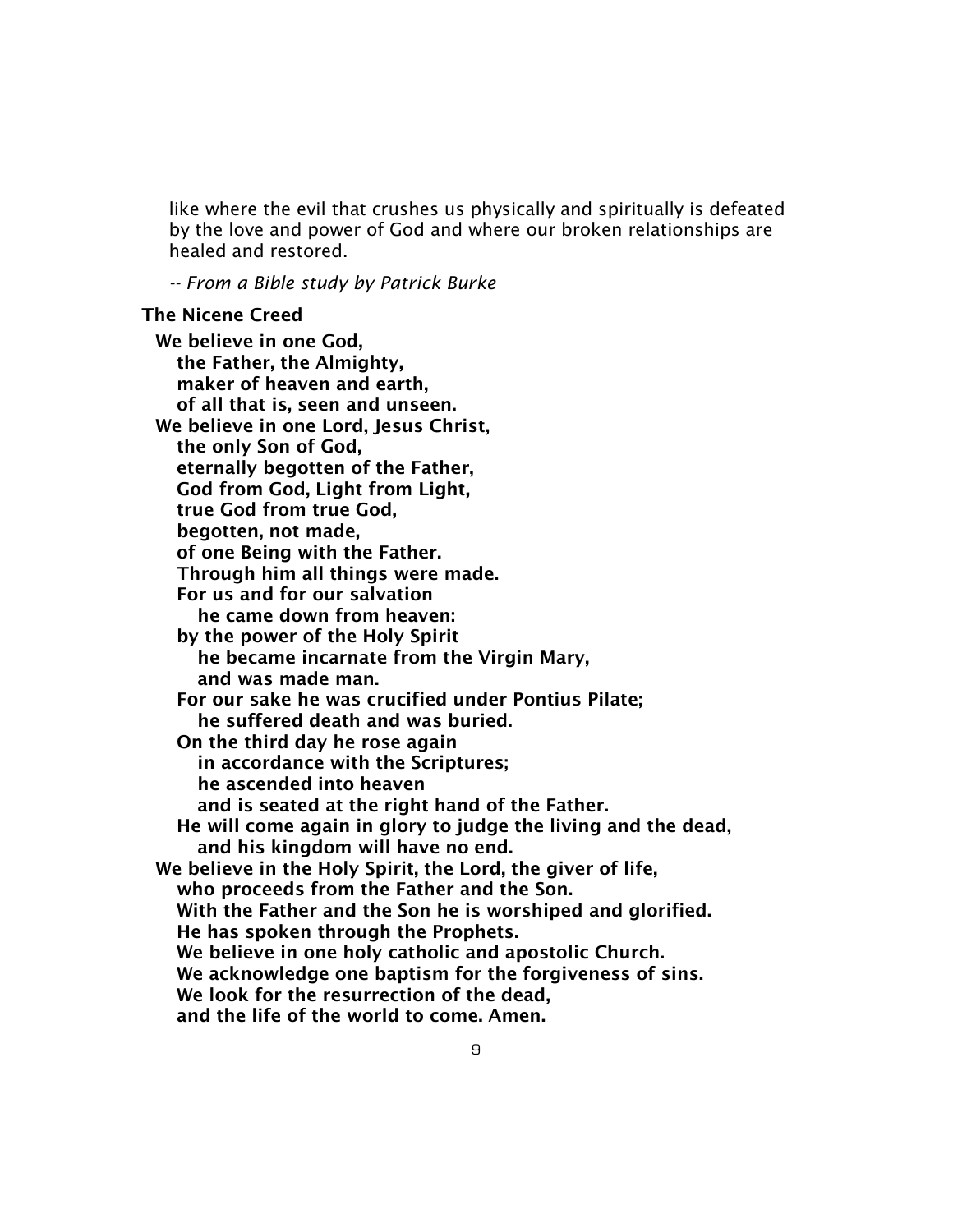# The Prayers of the People

#### *The Deacon (or Priest) says*

Holy and Mighty One, with your power and grace, you have liberated your children from oppression and set us free to love and serve you: Hear our praise for all that you have done for us, and receive our prayers as we cry out to you, saying: You are the God of our strength; we put our trust in you.

#### *An appointed person leads the prayers.*

Free your Church, O Gracious One, from all that oppresses, binds, and divides us. We pray for Michael, our Presiding Bishop, Prince, our Bishop Provisional, the Standing Committee of the Diocese as we explore our way forward, Bill, our Rector, Dan, our Deacon, Youth Ministry at All Saints Catholic Parish (LARCC), Grace, Lapeer and Trinity Church, Marshall (Diocesan), and the Province of the Episcopal Church of South Sudan (Anglican), that we may live liberated lives of grace as people who have been justified by faith in your love. You are the God of our strength; we put our trust in you.

Give judgment for us, Almighty One, and come to all who are troubled or oppressed, homeless or afraid, that the leaders of all nations, especially Joseph, our President, and Gretchen, our Governor, may turn to you as they serve the needs of the vulnerable and weak. You are the God of our strength; we put our trust in you.

Transcend the barriers which divide this community, O Holy One, and cast out our fears as we give glory to Christ who makes us one. You are the God of our strength; we put our trust in you.

Ever-present One, pour out your Spirit upon all flesh and let the Holy Comforter bring healing and peace to all who live with illness, suffering, oppression, or injustice. You are the God of our strength; we put our trust in you.

Deliver those for whom we pray, O God, especially Ruth, Mary, Sue, Maxine, Phil, Lynn, Maggie, Adam, Gary, Laurie, Debbie, Matthew, Bob, Curtis, Carol, Dale, Pat, Aurora, Scott, Angie, Daryl, Lauren, Jim, Mike, Bob, Jane, Jeff, Shirley, Adam, Jean, Andrew, Kendra and Craig. Are there others?

Receive our thankfulness and gratitude for all the blessings you shower upon us, especially for fathers, the birthdays of Daniel, Judith, Christina, Payton and Anna, and for those in military service: Ashley, Lee, Jeremy,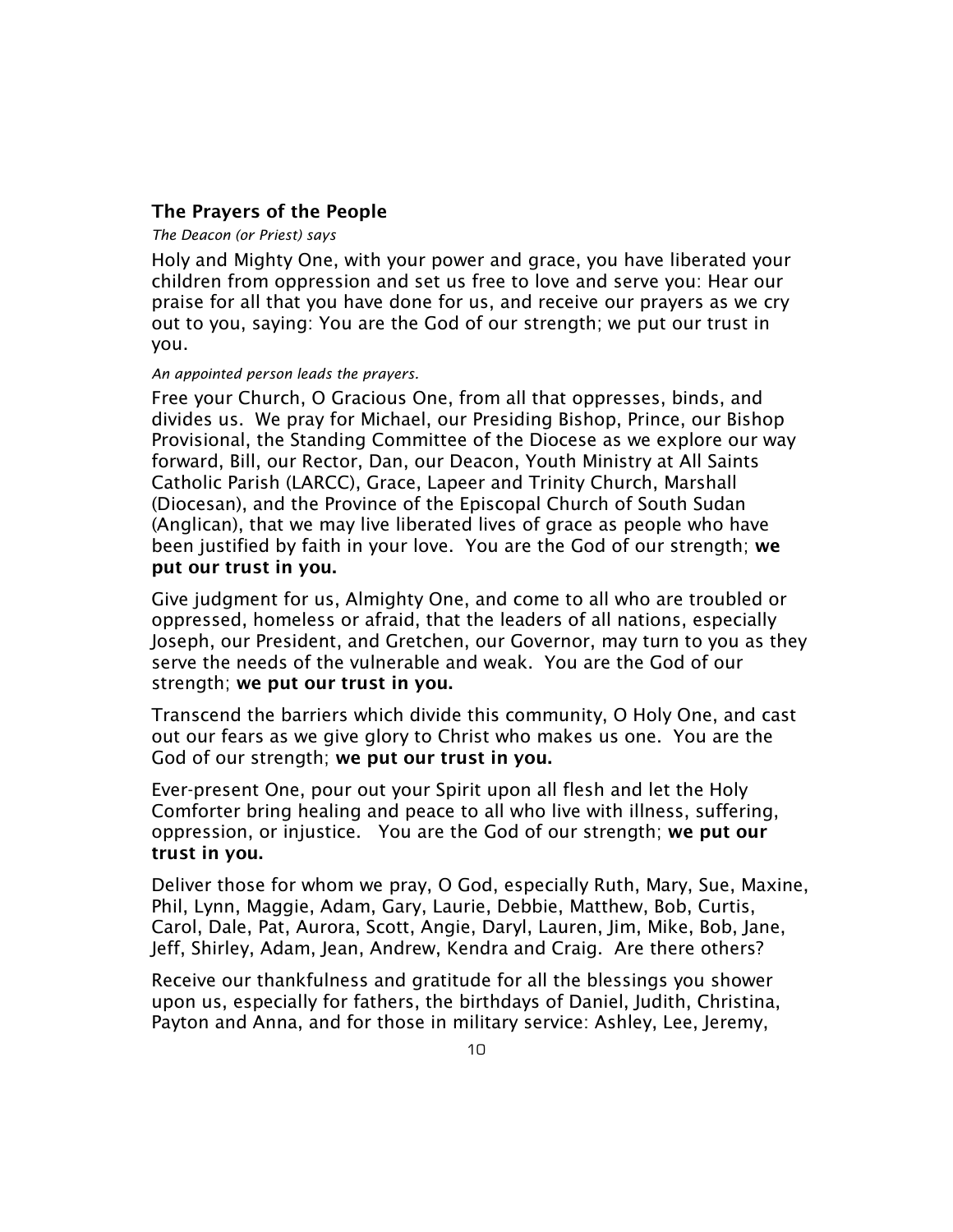Tyler, Joshua, Isaac, Christopher, Brian, Brennan, Carl, Ian, Wesley, Adam and John. Are there other thanksgivings?

Take into your steadfast love all who have died, especially Gilbert and Edward.

You are the God of our strength; we put our trust in you.

*The Priest concludes the prayers with a collect.*

In our baptism, we have been clothed with Christ and made one people to serve the needs of the whole world: Grant us your courage, O God, to confront the darkness and brokenness which infect the earth, that we may bring the power of your liberating love to all creation, through Jesus Christ our Savior, to whom with you and the Holy Spirit, all honor and glory is due, now and forever. Amen.

#### *The Priest says*

Let us confess our sins against God and our neighbor.

*Silence may be kept.*

*Minister and People*

Most merciful God, we confess that we have sinned against you in thought, word, and deed, by what we have done, and by what we have left undone. We have not loved you with our whole heart; we have not loved our neighbors as ourselves. We are truly sorry and we humbly repent. For the sake of your Son Jesus Christ, have mercy on us and forgive us; that we may delight in your will, and walk in your ways, to the glory of your Name. Amen.

*The Priest says*

Almighty God have mercy on you, forgive you all your sins through our Lord Jesus Christ, strengthen you in all goodness, and by the power of the Holy Spirit keep you in eternal life. Amen.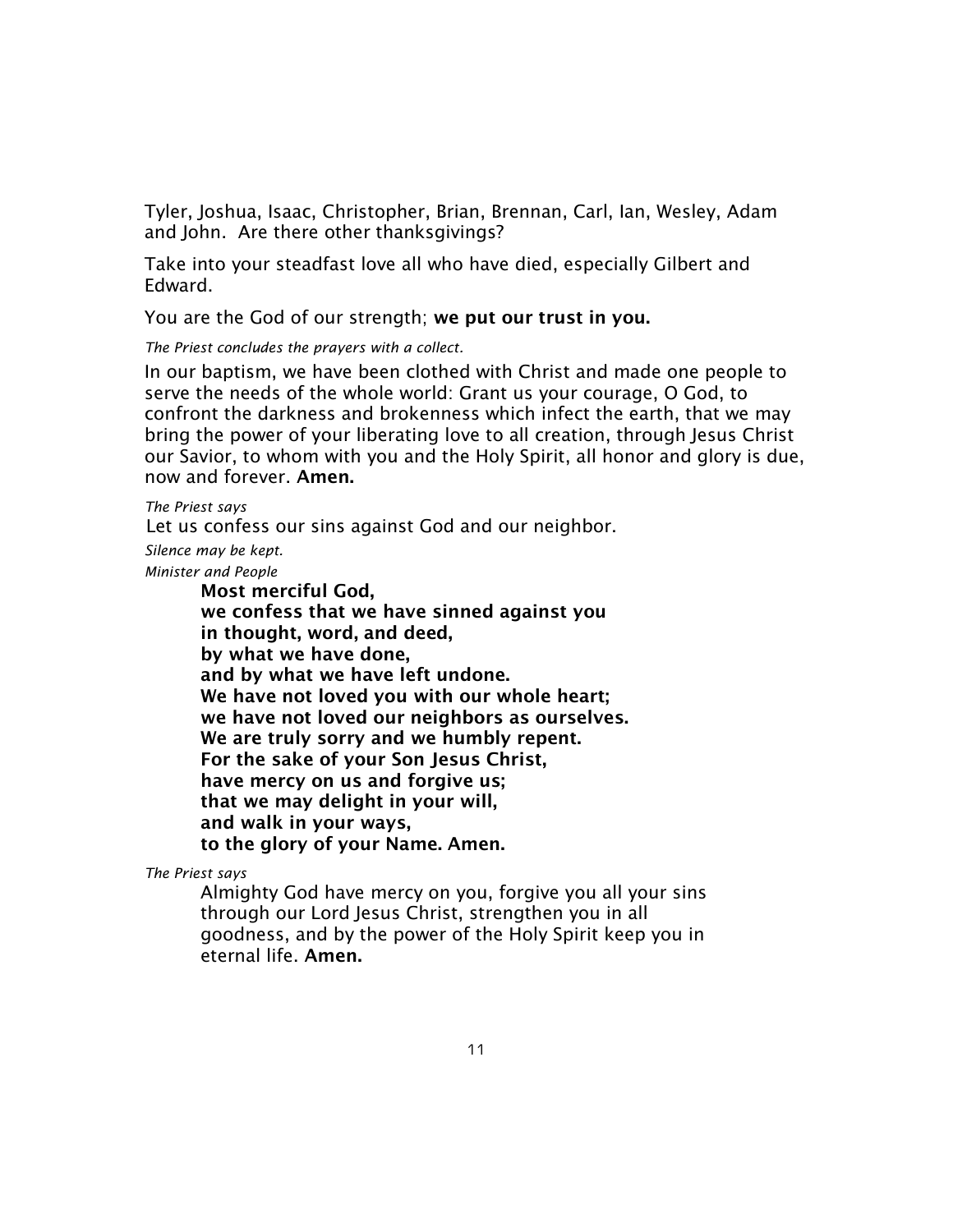# The Peace

*Priest* The peace of the Lord be always with you. *People* And also with you.

*The People may then greet one another with a sign of peace.* 

## **Offertory**

# The Great Thanksgiving *The complete text begins on p. 361, BCP*

*Priest* The Lord be with you.

*People* And also with you.

*Priest* Lift up your hearts.

*People* We lift them to the Lord.

*Priest* Let us give thanks to the Lord our God.

*People* It is right to give him thanks and praise.

*Priest* It is right, and a good and joyful thing, always and everywhere to give thanks to you, Father Almighty, Creator of heaven and earth. Therefore we praise you, joining our voices with Angels and Archangels and with all the company of heaven, who for ever sing this hymn to proclaim the glory of your Name:

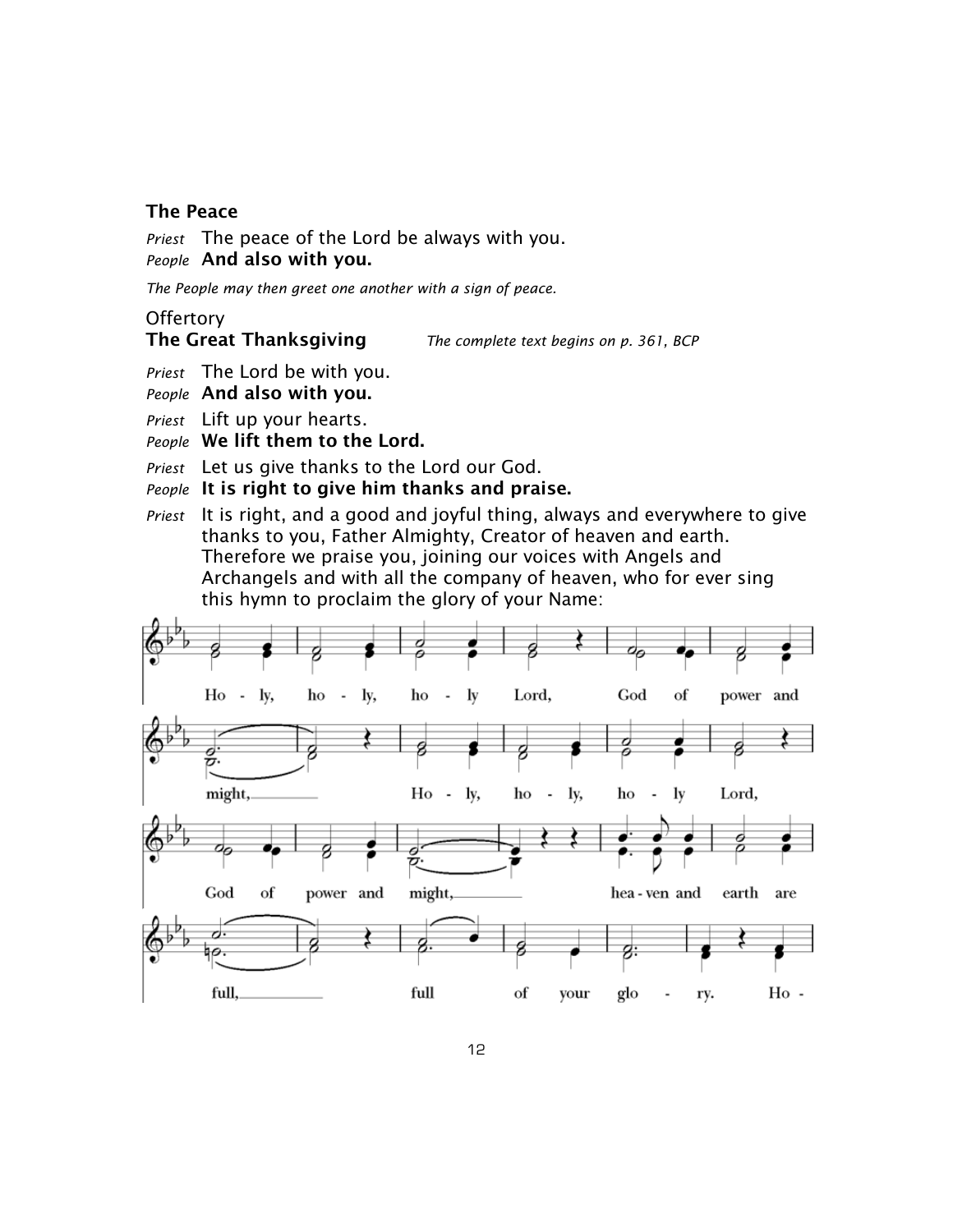

Holy and gracious Father: In your infinite love you made us for yourself; and, when we had fallen into sin and become subject to evil and death, you, in your mercy, sent Jesus Christ, your only and eternal Son, to share our human nature, to live and die as one of us, to reconcile us to you, the God and Father of all.

He stretched out his arms upon the cross, and offered himself in obedience to your will, a perfect sacrifice for the whole world.

*At the following words concerning the bread, the Priest is to hold it or lay a hand upon it; and at the words concerning the cup, to hold or place a hand upon the cup and any other vessel containing wine to be consecrated.* 

On the night he was handed over to suffering and death, our Lord Jesus Christ took bread; and when he had given thanks to you, he broke it, and gave it to his disciples, and said, "Take, eat: This is my Body, which is given for you. Do this for the remembrance of me."

After supper he took the cup of wine; and when he had given thanks, he gave it to them, and said, "Drink this, all of you: This is my Blood of the new Covenant, which is shed for you and for many for the forgiveness of sins. Whenever you drink it, do this for the remembrance of me."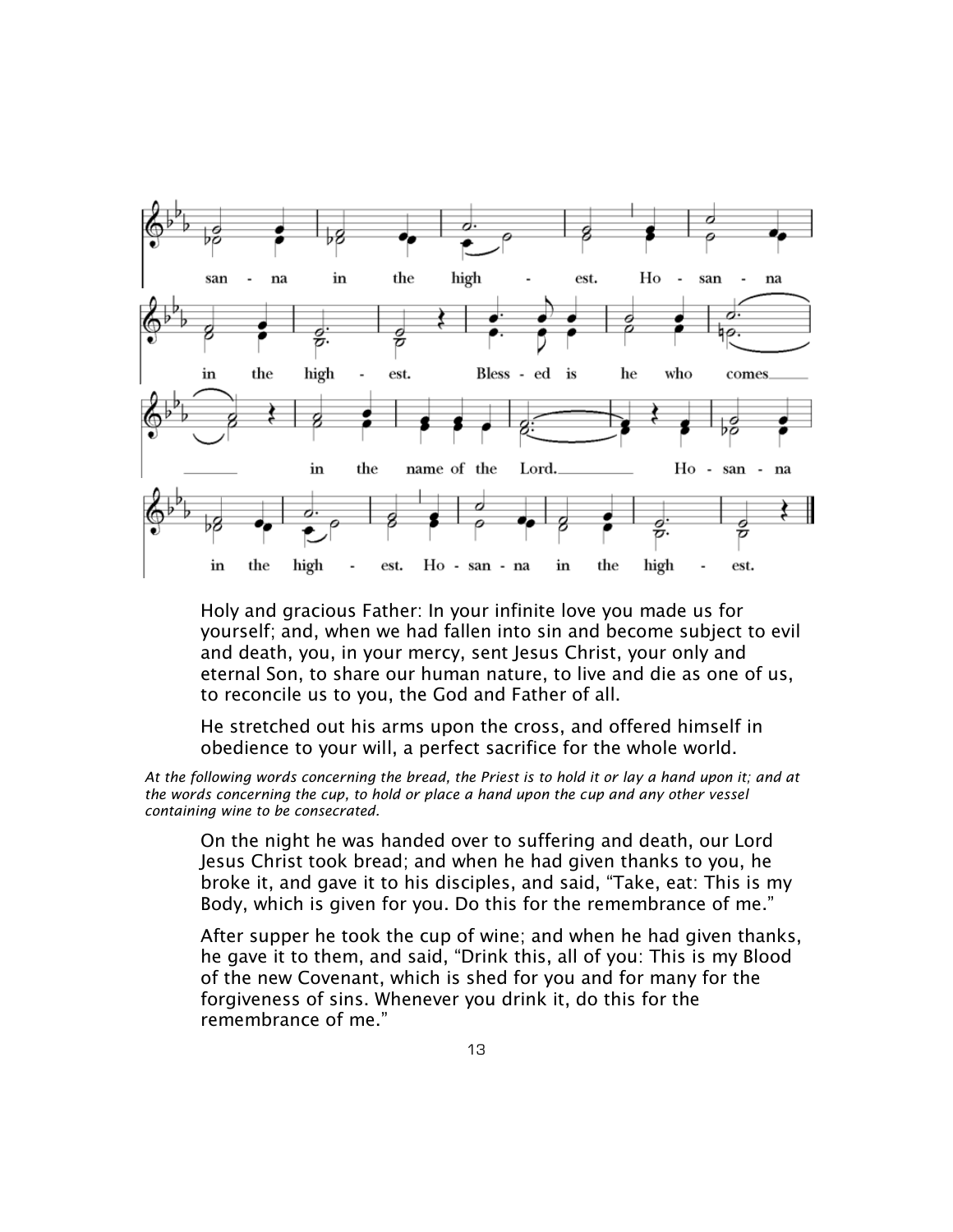Therefore, we proclaim the mystery of faith:

*Celebrant and People*

Christ has died. Christ is risen. Christ will come again.

*The Priest continues* 

We celebrate the memorial of our redemption, O Father, in this sacrifice of praise and thanksgiving. Recalling his death, resurrection, and ascension, we offer you these gifts.

Sanctify them by your Holy Spirit to be for your people the Body and Blood of your Son, the holy food and drink of new and unending life in him. Sanctify us also that we may faithfully receive this holy Sacrament, and serve you in unity, constancy, and peace; and at the last day bring us with all your saints into the joy of your eternal kingdom.

#### *The Priest continues through the Invocation, then says*

All this we ask through your Son Jesus Christ. By him, and with him, and in him, in the unity of the Holy Spirit all honor and glory is yours, Almighty Father, now and for ever. Amen.

#### *Priest and People*

Our Father, who art in heaven, Our Father in heaven, hallowed be thy Name, hallowed be your Name, thy kingdom come, your kingdom come, thy will be done, the wour will be done, Give us this day our daily bread. Give us today our daily bread. And forgive us our trespasses, Forgive us our sins as we forgive those as we forgive those who trespass against us. **who sine against us.** And lead us not into temptation, Save us from the time of trial, but deliver us from evil. and deliver us from evil. For thine is the kingdom, For the kingdom, the power, and the power, and the glory, and the glory are yours, for ever and ever. Amen. The now and for ever. Amen.

on earth as it is in heaven.<br> **on earth as it is in heaven.**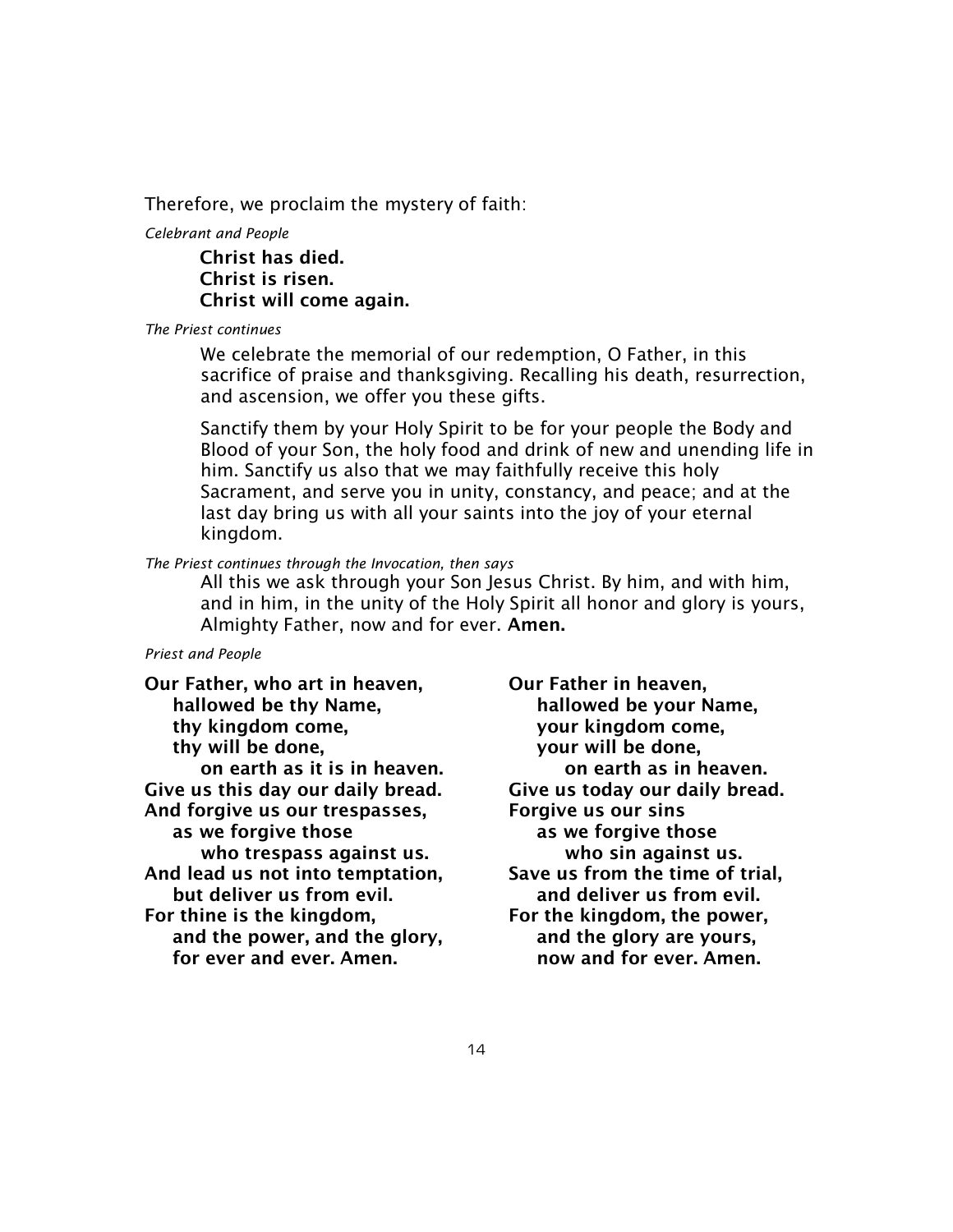#### The Breaking of the Bread

*The Bread is broken and silence is kept. Then, this anthem is sung or said* 

*Priest* Christ our Passover is sacrificed for us;

*People* Therefore let us keep the feast.

#### Invitation to Communion

*A spiritual communion is a personal devotional that anyone can pray at any time to express their desire to receive Holy Communion at that moment, but in which circumstances impede them from actually receiving Holy Communion.* 

*Optional Prayer for those who cannot receive*

Beloved Jesus, I believe that you are present in the Blessed Sacrament of the Altar. I love you above all things, and I desire to receive you into my soul. Since I cannot at this moment receive you in the Sacrament of your Body and Blood, come spiritually into my heart. I embrace you and unite myself entirely to you. Let me never  $\mathbin{\mathsf{I}}$  be separated from you in this life or in the life to come. Amen.

Hymns During Communion

L-151 "One Bread, One Body"

*Refrain*

One bread, one body, one Lord of all, one cup of blessing which we bless. And we, though many, throughout the earth, We are one body in this one Lord.

Gentile or Jew, servant or free, woman or man, no more. One Lord. *Refrain*

Many the gifts, many the works, one in the Lord of all. One Lord. *Refrain*

Grain for the fields, scattered and grown, gathered to one for all. One Lord. *Refrain*

*Music: John B. Foley. © 1978 Permission to reprint, podcast, and/or stream this music obtained from ONE LICENSE with license #723843-A. All rights reserved.*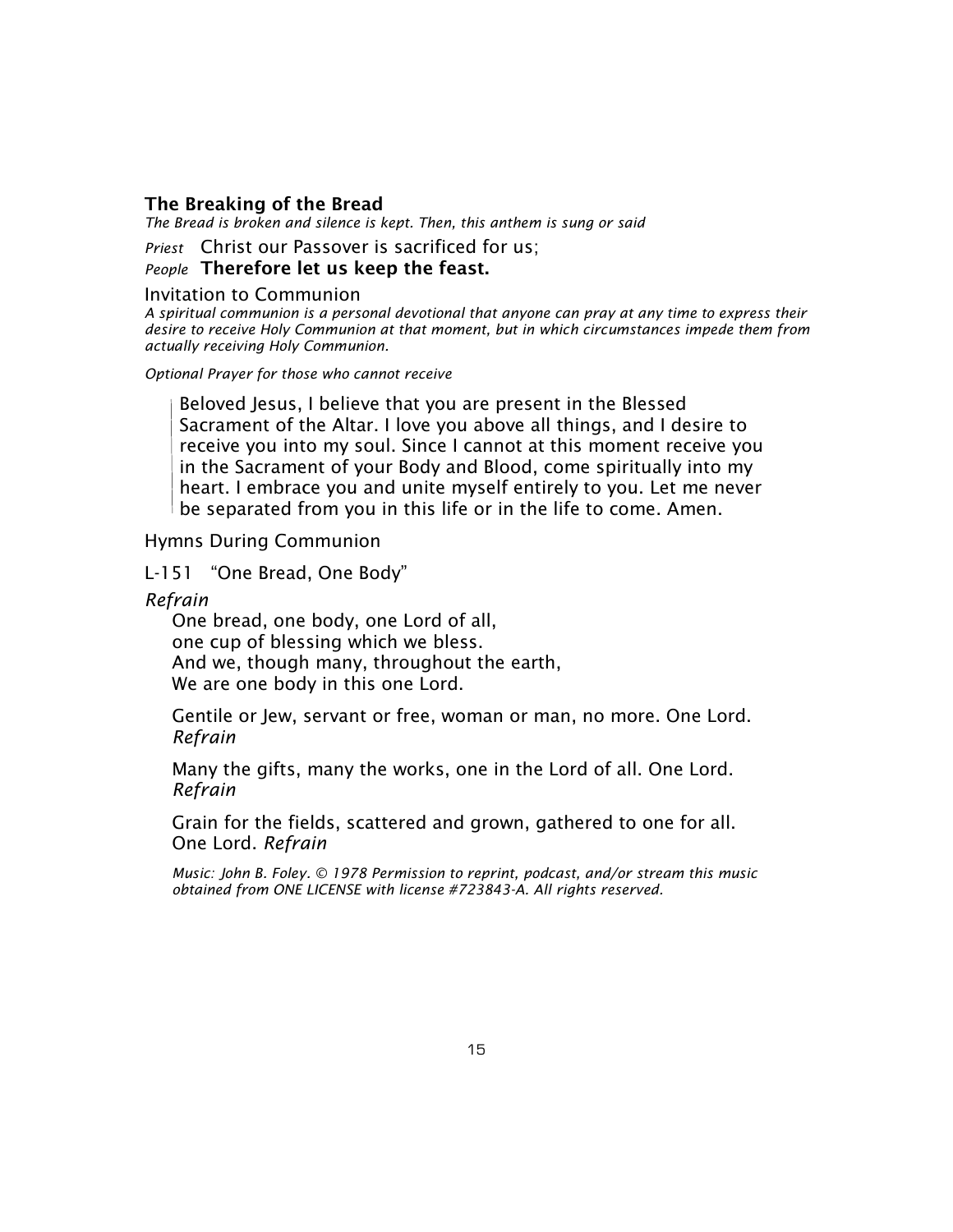L-203 "There is a balm in Gilead"

*Refrain*

There is a balm in Gilead to make the wounded whole; There is a balm in Gilead to heal the sin-sick soul.

Sometimes I feel discouraged, And think my work's in vain, But then the holy spirit Revives my soul again. *Refrain*

If you cannot preach like Peter, If you cannot preach like Paul, You can tell the love of Jesus, And say He died for all. *Refrain*

Don't ever be discouraged For Jesus is your friend, And if you lack for knowledge, He'll ne'er refuse to lend. *Refrain*

*Words: Traditional. Music: American melody. This selection is in the public domain.*

*After Communion, all say*

Almighty and everliving God, we thank you for feeding us with the spiritual food of the most precious Body and Blood of your Son our Savior Jesus Christ; and for assuring us in these holy mysteries that we are living members of the Body of your Son, and heirs of your eternal kingdom. And now, Father, send us out to do the work you have given us to do, to love and serve you as faithful witnesses of Christ our Lord. To him, to you, and to the Holy Spirit, be honor and glory, now and for ever. Amen.

*The Priest bestows the following blessing*

The Peace of God, which passes all understanding, keep your hearts and minds in the knowledge and love of God, and of his Son Jesus Christ our Lord; and the blessing of God Almighty, the Father, the Son, and the Holy Spirit, be among you, and remain with you always. Amen.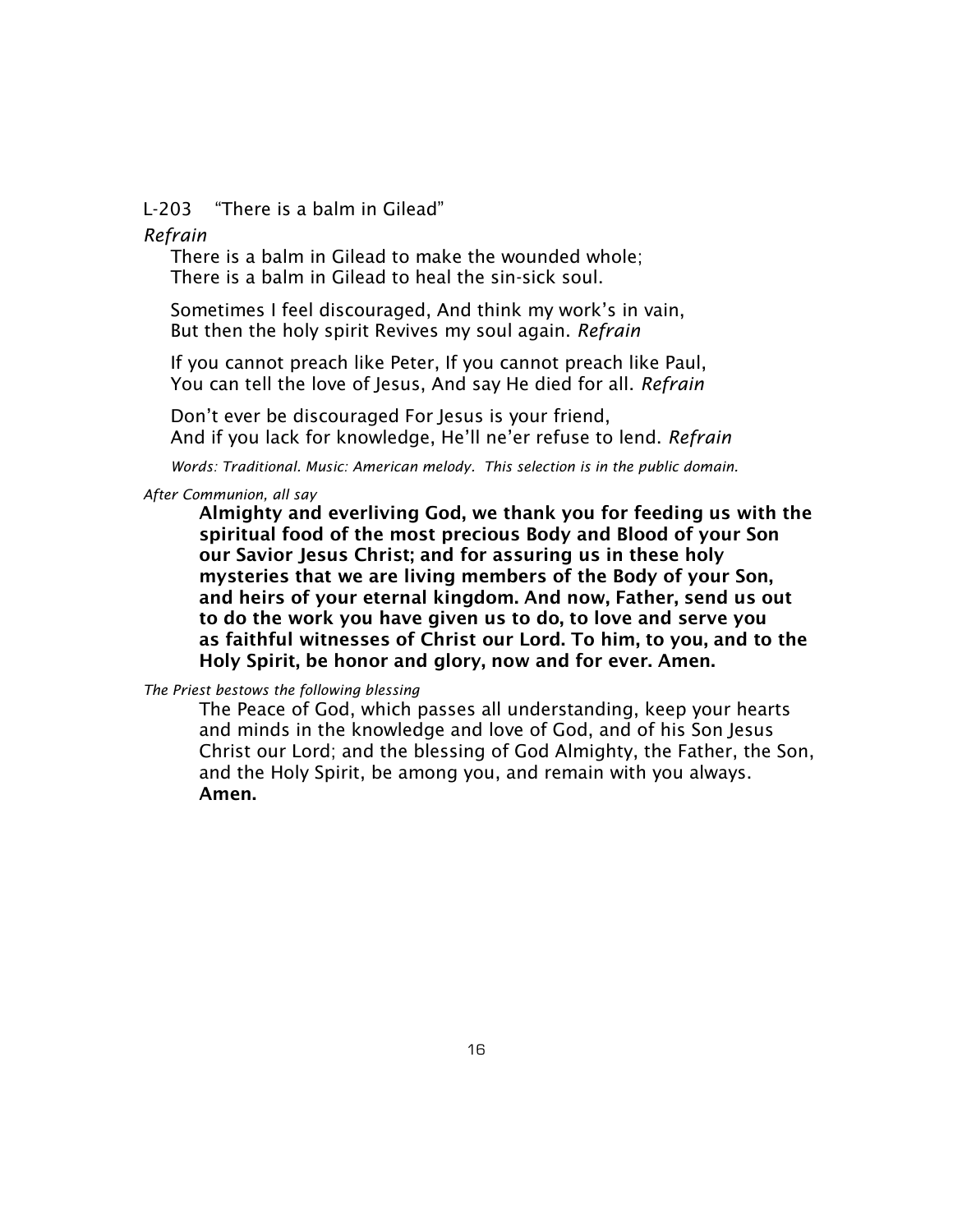Closing 411 "O bless the Lord, my soul!"

O bless the Lord, my soul! His grace to thee proclaim! And all that is within me join to bless his holy Name!

O bless the Lord, my soul! His mercies bear in mind! Forget not all his benefits! The Lord to thee is kind.

He will not always chide; he will with patience wait; his wrath is ever slow to rise and ready to abate.

He pardons all thy sins, prolongs thy feeble breath; he healeth thine infirmities and ransoms thee from death.

He clothes thee with his love, upholds thee with his truth; and like the eagle he renews the vigor of thy youth.

Then bless his holy Name, whose grace hath made thee whole, whose loving-kindness crowns thy days: O bless the Lord, my soul!

*Words: James Montgomery; Music: St. Thomas, melody Aaron Williams, harm. Lowell Mason. This selection is in the public domain.*

*The Priest dismisses the People.* 

Let us go forth into the world rejoicing in the power of the Spirit. *People* Thanks be to God.

# Postlude "The Heart of Worship (When the Music Fades)"

 *Matt Redman/Arr. Michael Lawrence. Arr. © 1999 Thankyou Music/ EMICMGPublishing.com Performed with permission under CCLI #20816976. All rights reserved.*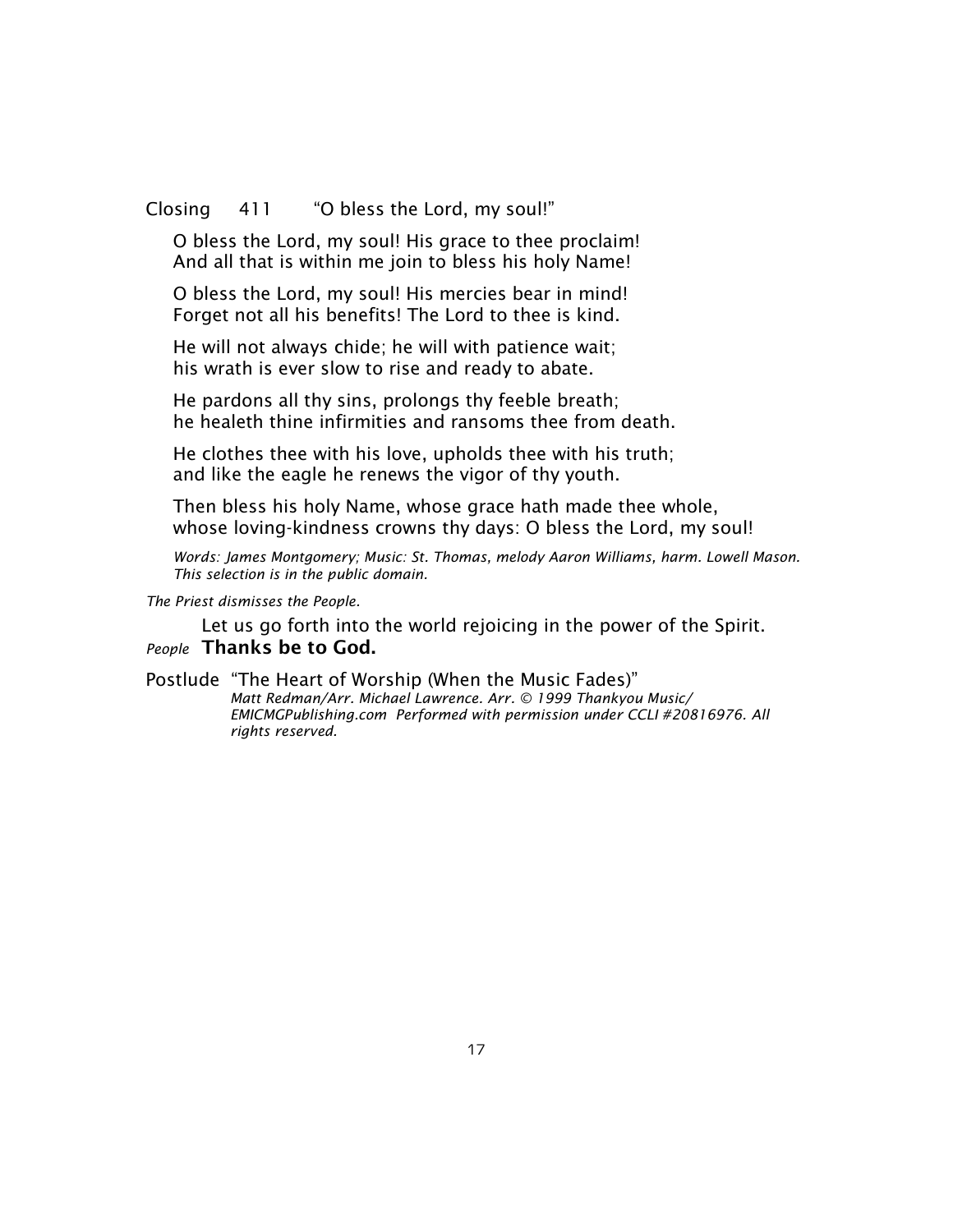# In Our Prayers

LARCC: Youth Ministry at All Saints Catholic Parish

For Healing & Convalescing: Ruth Kapala, Mary Hartman, Sue Linke, Maxine Moran, Phil Goddard, Lynn Duby, Maggie Lamb, Adam Kelsch, Gary Hartman, Laurie Griggs, Debbie Harrison, Matthew Van Zetten, Bob Hanna, Curtis Carr, Carol Putkamer, Dale Putkamer, Pat Leahy, Aurora Johnson, Scott Collins, Angie Collins, Daryl Hebert, Lauren Wheeler, Jim Tanner, Mike Tanner, Bob & Jane Rousseau, Jeff Goyette, Adam, Jean, Andrew, Kendra, and Craig Gouine.

Homebound: Shirley Carr

Birthdays: Daniel Blair (22), Judith Geierman, Christina Geierman, Payton Aikens, Anna Noble (24)

Military: Ashley Alexander, Tyler Ferrier, Joshua Gapske, Isaac Graham, Brian Monroe, Carl Benander, Adam Barnes, John Hartman, Robert Waisanen

Cycles of Prayer: Diocesan: Grace, Lapeer and Trinity Church, Marshall ; Anglican: the Episcopal Church of South Sudan

# The Flowers At The Altar

Given to the Glory of God and In Loving Memory of Gilbert Alger Runkel and Edward Charles Eagan by Ellen and John Eagan

# Musicians

Deborah McClure - Organist/Pianist MaryAnn Hubbard - Flutist Cheryl Bates - Flutist Laurie Donakowski - Flutist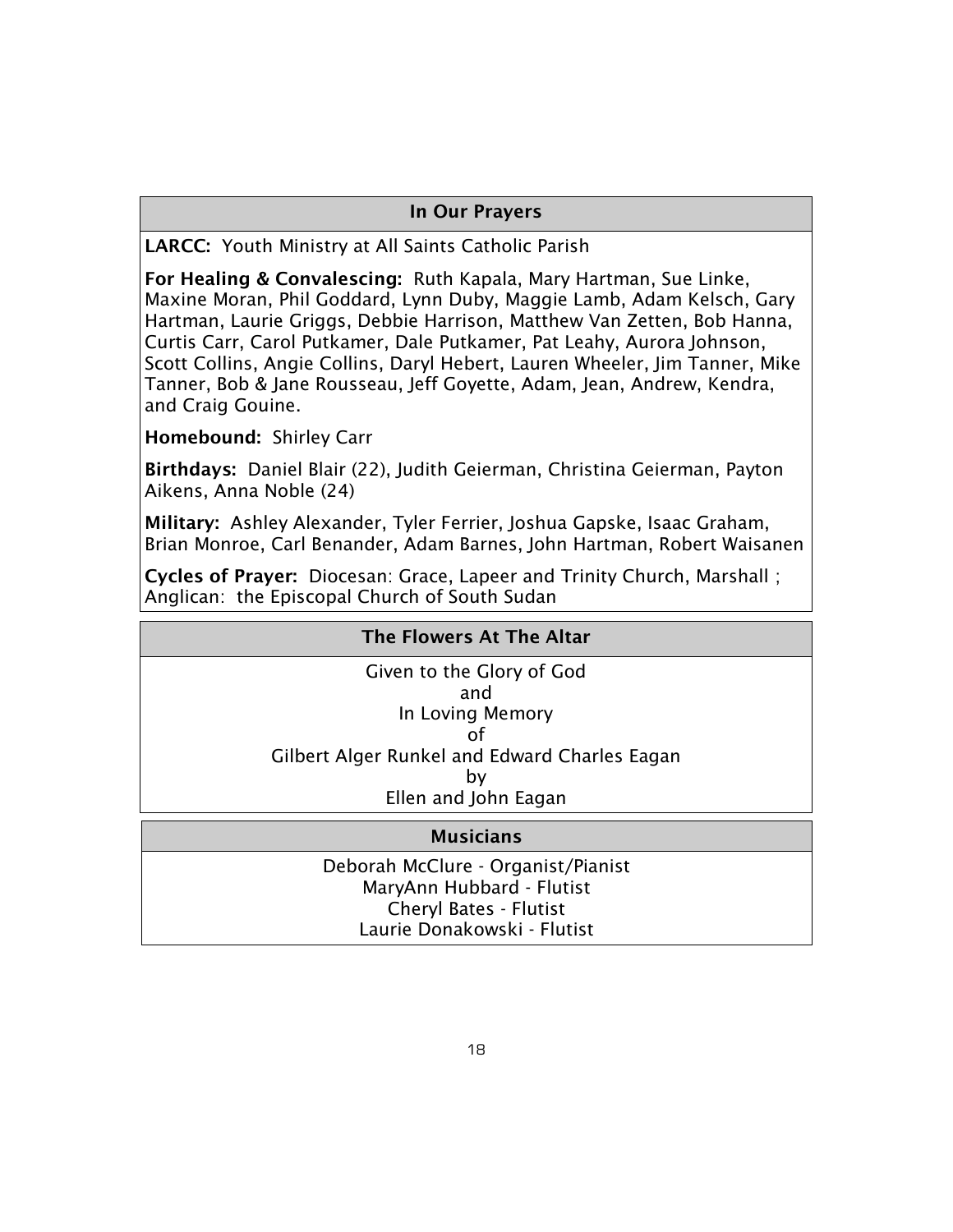# Announcements

# COOKIES NEEDED

Cookies are needed for Debbie O'Dell's memorial celebration on June 24. Please bake and deliver cookies to the church on June 23 from 2:00 - 4:00 pm. Thank you!

# EAST SIDE STORY - SHOWTUNES CONCERT SUNDAY JUNE 26 AT 2 PM AT TRINITY EPISCOPAL CHURCH

Mezzo-Soprano Nina Fine will perform a concert in tribute to Bernstein and Sondheim. Her visit has been arranged by Temple Beth-El where she will also cantor worship. The concert is free to the public and has been supported by Thunder Bay Arts, granting agencies and several local churches including Trinity Episcopal. A reception will follow in the Parish Hall.

# SCHOLARSHIP APPLICATIONS AVAILABLE

2022 Scholarship Applications are now available. Please contact the church office (989-356-0576) if you would like a copy (available to be picked up, mailed or emailed). Deadline to apply is July 1, 2022.

# CAMP CHICKAGAMI - SUMMER 2022

Camp Chickagami will be a full residential camp this summer. The sessions begin with the Junior Camp, July 10th-16th for children going into grades 3 through 5th. The Intermediate Camp will be July 17-23rd for children going into grades 4th-7th. The Middle Camp will be July 24th-30th for children going into 6th-8th grades. The Trip Camp will be July 24-30th for children going into 9th-12th grades. Camp sessions will feature Christian formation, outdoor activities, crafts, games and more. If more information is needed please call Bronwyn Woolman at 989-356-1045.

# COVID TEST KITS FOR AT-HOME USE

The United Way has left us some at-home COVID test kits. They are available in the church office if you would like or need one. There are 2 tests per box and they are to be taken 24 hours apart. Just stop by or call to the church office.

# THE CHURCH OFFICE WILL BE CLOSED Monday, June 20 Friday, June 24